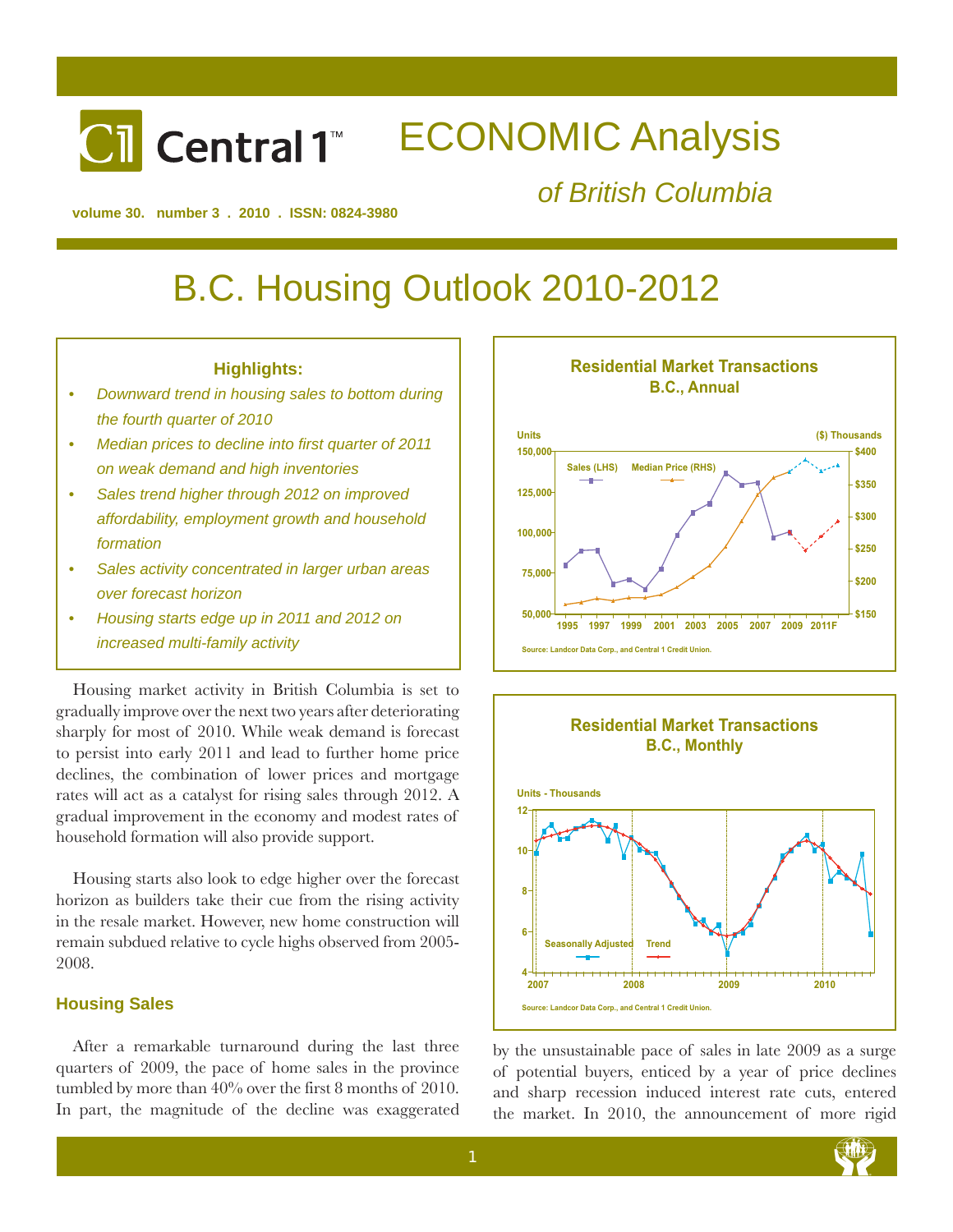| <b>Housing Forecast</b>                                                                                                                                                                                           |         |         |              |         |         |  |  |  |
|-------------------------------------------------------------------------------------------------------------------------------------------------------------------------------------------------------------------|---------|---------|--------------|---------|---------|--|--|--|
|                                                                                                                                                                                                                   | 2008    | 2009    | <b>2010F</b> | 2011F   | 2012F   |  |  |  |
| Residential Sales <sup>1</sup> , units                                                                                                                                                                            | 97,466  | 100,539 | 93,000       | 98,000  | 107,000 |  |  |  |
|                                                                                                                                                                                                                   | $-26%$  | 3%      | $-7%$        | 5%      | 9%      |  |  |  |
| Detached Sales <sup>1</sup> , units                                                                                                                                                                               | 47,823  | 47,656  | 48,000       | 49,000  | 51,300  |  |  |  |
|                                                                                                                                                                                                                   | $-31%$  | $-0%$   | 1%           | 2%      | 5%      |  |  |  |
| Condo Sales <sup>1</sup> , units                                                                                                                                                                                  | 32,922  | 35,488  | 28,850       | 31,850  | 36,400  |  |  |  |
|                                                                                                                                                                                                                   | $-15%$  | 8%      | $-19%$       | 10%     | 14%     |  |  |  |
| Row/Duplex Sales <sup>1</sup> , units                                                                                                                                                                             | 16,034  | 16,781  | 15,200       | 16,200  | 18,200  |  |  |  |
|                                                                                                                                                                                                                   | $-29%$  | 5%      | $-9%$        | 7%      | 12%     |  |  |  |
|                                                                                                                                                                                                                   |         |         |              |         |         |  |  |  |
| Residential Median Sales Price <sup>1</sup> , (\$)                                                                                                                                                                | 360,000 | 369,900 | 388,000      | 370,000 | 380,000 |  |  |  |
|                                                                                                                                                                                                                   | 8%      | 3%      | 5%           | $-5%$   | 3%      |  |  |  |
| Detached Median Sales Price <sup>1</sup> , (\$)                                                                                                                                                                   | 423,500 | 438,715 | 455,000      | 430,000 | 445,000 |  |  |  |
|                                                                                                                                                                                                                   | 7%      | 4%      | 4%           | $-5%$   | 3%      |  |  |  |
| Condo Median Sales Price <sup>1</sup> , (\$)                                                                                                                                                                      | 309,000 | 318,000 | 324,000      | 313,000 | 325,000 |  |  |  |
|                                                                                                                                                                                                                   | 12%     | 3%      | 2%           | $-3%$   | 4%      |  |  |  |
| Row/Duplex Median Sales Price <sup>1</sup> , (\$)                                                                                                                                                                 | 350,000 | 347,000 | 360,000      | 345,000 | 355,000 |  |  |  |
|                                                                                                                                                                                                                   | 8%      | $-1%$   | 4%           | $-4%$   | 3%      |  |  |  |
|                                                                                                                                                                                                                   |         |         |              |         |         |  |  |  |
| Residential B.C. MLS <sup>®</sup> Sales, units                                                                                                                                                                    | 68,923  | 85,028  | 72,000       | 82,000  | 88,000  |  |  |  |
|                                                                                                                                                                                                                   | $-33%$  | 23%     | $-15%$       | 14%     | 7%      |  |  |  |
| Residential B.C. MLS® Listings, units                                                                                                                                                                             | 176,762 | 149,044 | 159,000      | 150,000 | 155,000 |  |  |  |
|                                                                                                                                                                                                                   | 12%     | $-16%$  | 7%           | $-6%$   | 3%      |  |  |  |
| Residential B.C. MLS <sup>®</sup> Price, (\$)                                                                                                                                                                     | 454,599 | 465,725 | 496,000      | 480,000 | 495,000 |  |  |  |
|                                                                                                                                                                                                                   | 4%      | 2%      | 7%           | $-3%$   | 3%      |  |  |  |
|                                                                                                                                                                                                                   |         |         |              |         |         |  |  |  |
| <b>Housing Starts, Units</b>                                                                                                                                                                                      | 34,321  | 16,077  | 24,800       | 25,500  | 28,000  |  |  |  |
|                                                                                                                                                                                                                   | $-12%$  | $-53%$  | 54%          | 3%      | 10%     |  |  |  |
| Single-detached, units                                                                                                                                                                                            | 10,991  | 7,892   | 11,800       | 10,500  | 10,000  |  |  |  |
|                                                                                                                                                                                                                   | $-24%$  | $-28%$  | 50%          | $-11%$  | $-5%$   |  |  |  |
| Multi-family units                                                                                                                                                                                                | 23,330  | 8,185   | 13,000       | 15,000  | 18,000  |  |  |  |
|                                                                                                                                                                                                                   | $-6%$   | $-65%$  | 59%          | 15%     | 20%     |  |  |  |
|                                                                                                                                                                                                                   |         |         |              |         |         |  |  |  |
| Rental Vacancy Rate: Multi-Family (%) <sup>2</sup>                                                                                                                                                                | 1.1%    | 3.0%    | 2.8%         | 2.3%    | 2.0%    |  |  |  |
|                                                                                                                                                                                                                   |         |         |              |         |         |  |  |  |
| Source: Landcor Data Corp., CREA, CMHC, Central 1 Credit Union forecasts<br><sup>1</sup> . Arms-length market transactions, single-unit ownership, improved properties excluding land and properties over 2 acres |         |         |              |         |         |  |  |  |

*2. October*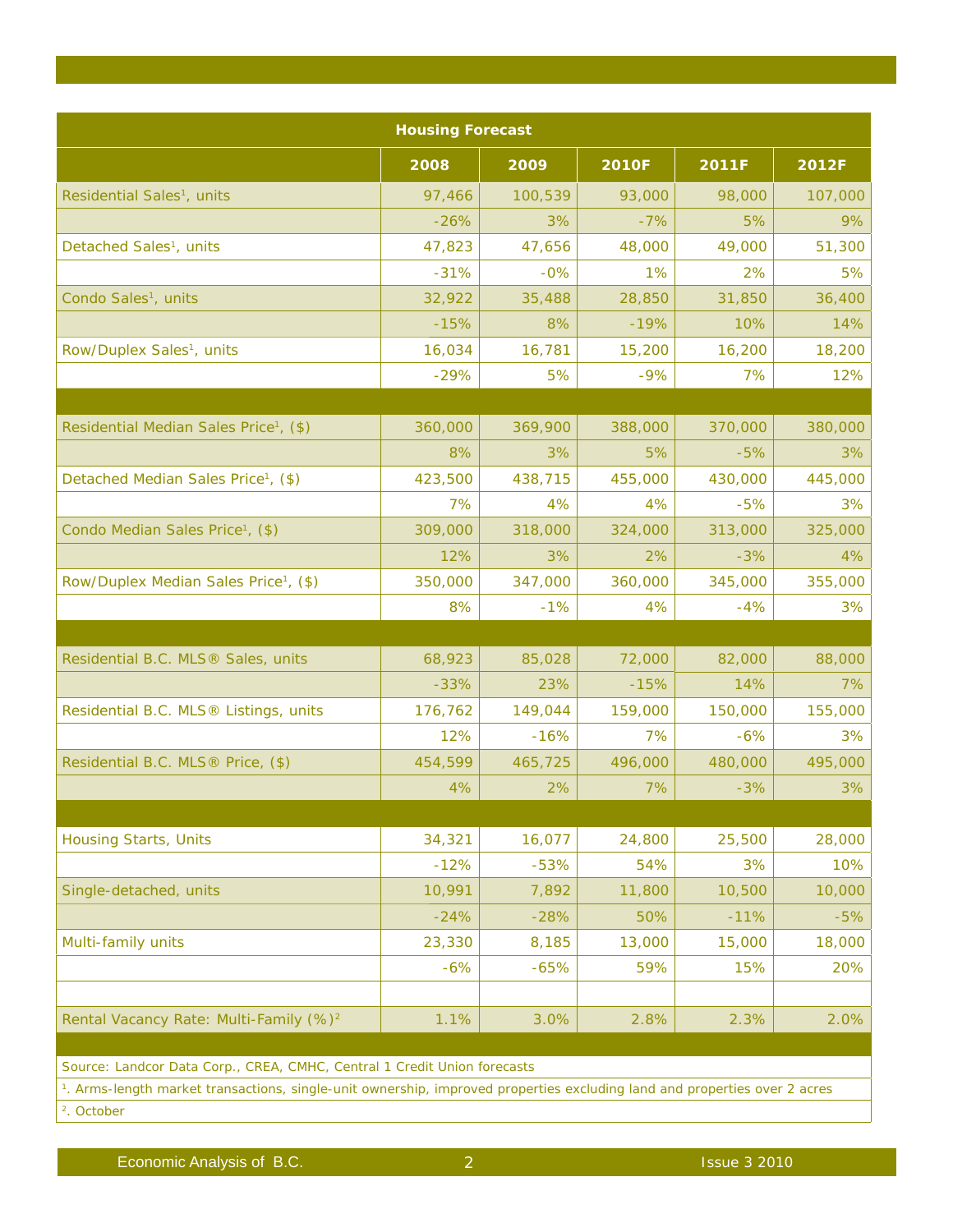

mortgage insurance rules for both owner-occupied and investor-owned properties, and the introduction of the HST pulled forward future buying activity, and resulted in sharply higher sales and a rebound in prices<sup>1</sup>.

Of course, pulling forward demand meant less demand to draw from in the future. After the buying binge of 2009, sales have dropped precipitously and price levels have declined marginally in recent months. While sales remain above 2008/09 recession lows, they are comparable to the weak sales period observed in the early 1990's and earlier this decade. Looking forward, sales are forecast to embark on a rising trend through 2012, but remain low.

This year, home sales, as defined by annual market arms-length residential transactions, in the province are expected to fall 7% from 2009 levels. Declines will be led by a significant cut in apartment condominium sales of 19%. Single-detached sales will remain relatively flat.

The current downward trend in housing sales is expected to reach a bottom during the fourth quarter of 2010 and transition to a moderate upward trend over the remainder of the forecast horizon. Initially, this upturn will reflect an increased number of buyers attracted by lower prices and near recession low fixed-term mortgage rates. Stronger demand from the younger first-time buyer segment will lead to increased sales of multi-family units. Moving through 2011 and 2012, improved economic conditions,



employment growth, and population gains fuel higher levels of household formation will further boost home sales. However, gains will be limited in part by rising mortgage rates.

These factors will lead to sales increases of 5% and 9% in 2011 and 2012. However, overall transactions will remain 20% below peak levels reached during the 2005 – 2007 period. In addition, sales activity will remain geared to major urban areas. Markets with a greater reliance on secondary home sales are expected to take longer to improve, reflecting continued caution on the part of consumers regarding discretionary purchases and relatively high debt loads.

# **Housing Prices**

Downside pressure on home prices is expected to persist into the first half of 2011 as resale and new home inventories remain elevated relative to demand. This imbalance will be rectified as sales trend higher, and the flow of new listings, which have already dropped sharply from early year highs, remain low. A gradual downtrend in housing inventory and rising sales is expected to stabilize price levels. Median price levels are forecast to slide lower into the second quarter of 2011 and remain flat before rising near the year's end. Lower inventory levels and higher demand is forecast to push price levels higher through 2012.

While rising prices may induce some sellers to list their properties, the severe pull-back in housing starts during and after the recession has meant that growth in the housing

For the purpose of this report, home sales refer to armslength market transactions as determined by title transfers. As a result, a significant portion of title transfer activity was pulled forward into June due to the introduction of the HST in July. This artificially inflated June and deflated July figures.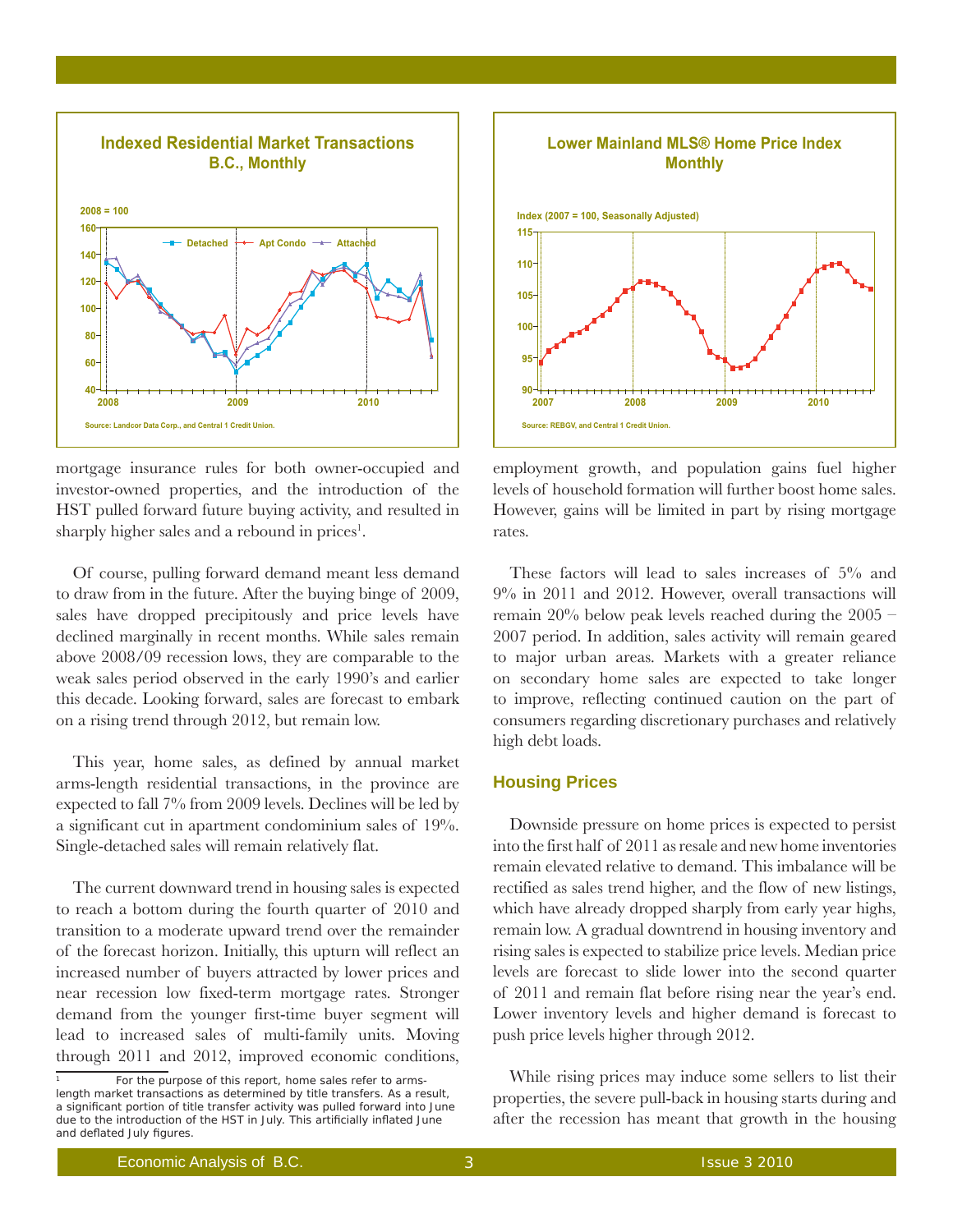stock has failed to keep pace with household formation in B.C. This factor will likely contribute to a constrained housing supply in 2012.

The annual median sales price for an improved residential property in B.C. is forecast to reach \$388,000 this year, up 5% from 2009. However, this gain will reflect higher sales and prices observed earlier in the year. Annual median price levels are forecast to decline 5% in 2011 before edging up 3% in 2012.

While median price levels are an adequate representation of annual market prices, a superior measure of monthly price trends is the MLS® Housing Price Index (HPI) for Greater Vancouver which controls for the quality characteristics of homes sold. This hedonic price index estimates the underlying price changes in a constant-quality dwelling, but is available only for the Greater Vancouver market. Since peaking above pre-recession levels in April, the index has declined by 2.7%, despite a rapid decline in sales activity. Total HPI declines are expected to reach 6% before stabilizing in 2011.

#### **Housing Starts**

Provincial housing starts will end the year 54% higher in 2010, following a 53% plunge in 2009. Despite the substantial rebound, only 25,000 dwelling units are forecast to break ground this year, which, excluding 2009, will mark the lowest level of activity since 2002. Single-detached housing starts rose to elevated levels in late 2009 and early 2010 as buyers took advantage of low mortgage rates and raced to beat the HST. Since April, single-detached starts have gradually edged lower and will constrain growth in the new home market in 2011.

Housing starts are forecast to edge up by 3% to 25,500 units in 2011 as increased resale market activity, and some upward price pressure in the latter stages of the year, induce increased building activity in the multiple-family sector. Single-detached housing starts are forecast to pullback by 11% to 10,500 units. In 2012, starts are forecast to increase 10% to 28,000 units as builders continue to ramp up production to better reflect household formation and population growth. Multiple-family units will experience larger relative gains given the lower price point for entrylevel buyers.





Uncertainty surrounding the future of the HST is a risk to housing activity through 2011. The recent announcement of a HST referendum (scheduled for September 24, 2011) may induce potential homebuyers to hold off on making home purchases, particularly in the market for new singledetached homes in large urban areas. These homes are more likely to be priced above the rebate threshold of \$525,000 and are hence taxed higher than under a no-HST scenario. Developers may also delay land purchases and project start dates in response to uncertain demand conditions. The resale market may be marginally impacted as the HST is only applicable to acquisition costs such as broker commissions.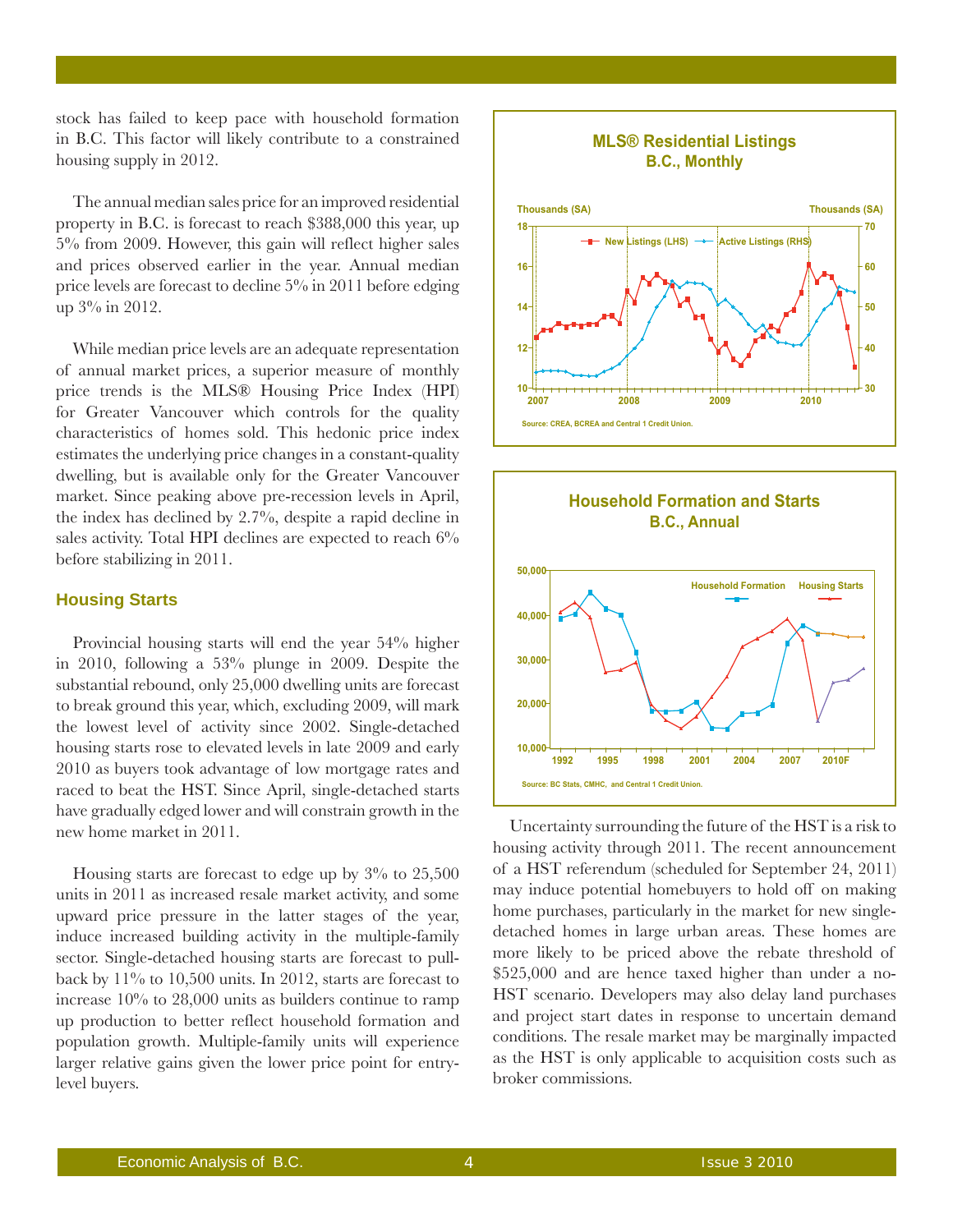## **Rental Market**

Vacancy rates in British Columbia soared 1.9 percentage points to reach 3% in 2009. A number of factors contributed to the increase. The weaker job market, particularly among younger workers, led to delays in household formation and possible household contraction as individuals moved back in with their families or found housemates. In addition, an increase in privately owned condominium rental units also shifted activity away from the traditional purposebuilt market. For those renters secure in their employment, the sharp drop in mortgage rates provided an incentive to enter the home ownership market, further putting upward pressure on vacancy rates.

With the slowdown in home ownership demand, a rebound in employment levels, and continued positive net interprovincial and international migration in 2010, the vacancy rate is forecast to drop to 2.8%. Vacancy rate are forecast to dip to 2.3% in 2011 and 2% in 2012.

#### **Regional Forecasts**

Regional housing markets in B.C. tend to move in the same direction, reflecting common factors that drive housing demand such as mortgage rates, national and global economic conditions and consumer confidence levels. However, regional markets are also affected by changes in local economic conditions as well as the structure of local demand and supply.

Over the forecast horizon, expect housing activity to be more concentrated in the larger urban markets of Metro Vancouver and Victoria, reflecting a continuation of post-recession trends. These areas recorded relatively lower employment losses during the recession and are less dependent on buyers of recreational or secondary homes. Nonetheless, weaker demand in these metro markets relative to the stronger pace in 2009 will result in 8% fewer sales in the Lower Mainland/Southwest and Vancouver Island/Coast development regions. In 2011 and 2012, sales are expected to rise, but at a moderate pace. Vancouver Island/Coast sales will average 77% of the sales pace averaged from 2005 to 2007, while the Lower Mainland/ Southwest activity will grow to 85%.

In contrast, markets outside Metro Vancouver and Victoria experienced a more muted post-recession rebound in sales due to weaker labour market conditions and lower





demand for recreational and secondary properties. As a result, sales declines will generally be more modest.

Thompson/Okanagan sales are expected to dip 5%, while Cariboo sales will decline 2%. Kootenay region sales are forecast to drop by a more significant 9%, reflecting weak demand from the Alberta market and the local labour market. In 2011 and 2012, sales growth in these regions will be faster than in the Lower Mainland/Southwest and the Island. However, overall sales levels will remain weak over the forecast horizon, averaging only 55% to 60% of 2005- 2007 levels in most markets.

Price growth variations are forecast to mimic regional market strength. Price declines will extend into 2011 for all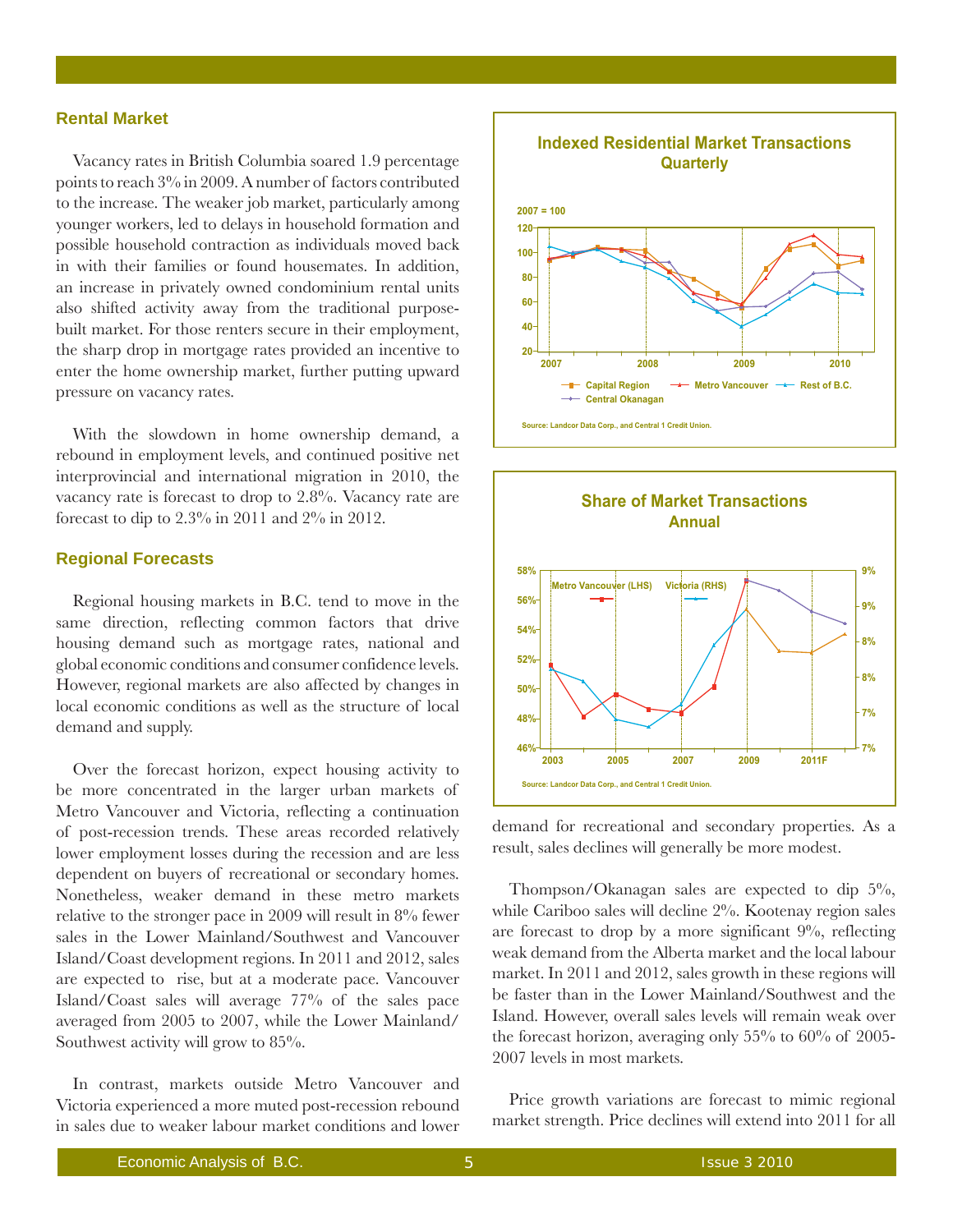| <b>Annual Residential Sales - Region</b>                     |                    |        |        |              |        |        |  |
|--------------------------------------------------------------|--------------------|--------|--------|--------------|--------|--------|--|
| <b>Development Region</b>                                    |                    | 2008   | 2009   | <b>2010F</b> | 2011F  | 2012F  |  |
| Vancouver Island/Coast                                       | <b>Total Units</b> | 16,891 | 16,625 | 15,250       | 16,370 | 18,080 |  |
|                                                              | % change           | $-24%$ | $-2%$  | $-8%$        | 7%     | 10%    |  |
| Lower Mainland/Southwest                                     | <b>Total Units</b> | 57,398 | 65,339 | 60,080       | 62,230 | 66,880 |  |
|                                                              | % change           | $-24%$ | 14%    | $-8%$        | 4%     | 7%     |  |
| Thompson/Okanagan                                            | <b>Total Units</b> | 13,262 | 11,494 | 10,970       | 11,760 | 13,160 |  |
|                                                              | % change           | $-31%$ | $-13%$ | $-5%$        | 7%     | 12%    |  |
| Kootenay                                                     | <b>Total Units</b> | 3,795  | 2,754  | 2,510        | 2,740  | 3,210  |  |
|                                                              | % change           | $-34%$ | $-27%$ | $-9%$        | 9%     | 17%    |  |
| Cariboo                                                      | <b>Total Units</b> | 3,000  | 2,279  | 2,230        | 2,500  | 2,890  |  |
|                                                              | % change           | $-36%$ | $-24%$ | $-2%$        | 12%    | 16%    |  |
| <b>North Coast</b>                                           | <b>Total Units</b> | 970    | 559    | 470          | 590    | 750    |  |
|                                                              | % change           | $-35%$ | $-42%$ | $-16%$       | 26%    | 27%    |  |
| Nechako                                                      | <b>Total Units</b> | 606    | 394    | 370          | 490    | 550    |  |
|                                                              | % change           | $-24%$ | $-35%$ | $-6%$        | 32%    | 12%    |  |
| <b>Northeast</b>                                             | <b>Total Units</b> | 1,528  | 1,044  | 1,020        | 1,180  | 1,280  |  |
|                                                              | % change           | $-13%$ | $-32%$ | $-2%$        | 16%    | 8%     |  |
| <b>Regional District</b>                                     |                    | 2008   | 2009   | 2010         | 2011   | 2012   |  |
| <b>Greater Vancouver</b>                                     | <b>Total Units</b> | 48,894 | 57,701 | 52,690       | 54,140 | 58,220 |  |
|                                                              | % change           | $-23%$ | 18%    | $-9%$        | 3%     | 8%     |  |
| Capital                                                      | <b>Total Units</b> | 7,750  | 8,498  | 7,320        | 7,690  | 8,680  |  |
|                                                              | % change           | $-17%$ | 10%    | $-14%$       | 5%     | 13%    |  |
| Central Okanagan                                             | <b>Total Units</b> | 5,171  | 4,452  | 4,380        | 4,550  | 5,140  |  |
|                                                              | % change           | $-25%$ | $-14%$ | $-2%$        | 4%     | 13%    |  |
| <b>Fraser Fort-George</b>                                    | <b>Total Units</b> | 1,826  | 1,436  | 1,450        | 1,560  | 1,820  |  |
|                                                              | % change           | $-34%$ | $-21%$ | 1%           | 8%     | 17%    |  |
| <b>Fraser Valley</b>                                         | <b>Total Units</b> | 6,574  | 5,996  | 5,740        | 6,530  | 6,800  |  |
|                                                              | % change           | $-29%$ | $-9%$  | $-4%$        | 14%    | 4%     |  |
| Nanaimo                                                      | <b>Total Units</b> | 3,698  | 3,543  | 3,510        | 3,680  | 4,010  |  |
|                                                              | % change           | $-25%$ | $-4%$  | $-1%$        | 5%     | 9%     |  |
| Thompson-Nicola                                              | <b>Total Units</b> | 2,957  | 2,526  | 2,430        | 2,590  | 2,910  |  |
|                                                              | % change           | $-36%$ | $-15%$ | $-4%$        | 7%     | 12%    |  |
| Source: Landcor Data Corp., Central 1 Credit Union forecasts |                    |        |        |              |        |        |  |
|                                                              |                    |        |        |              |        |        |  |

*1. Arms-length market transactions, single-unit ownership, improved properties excluding land and properties over 2 acres*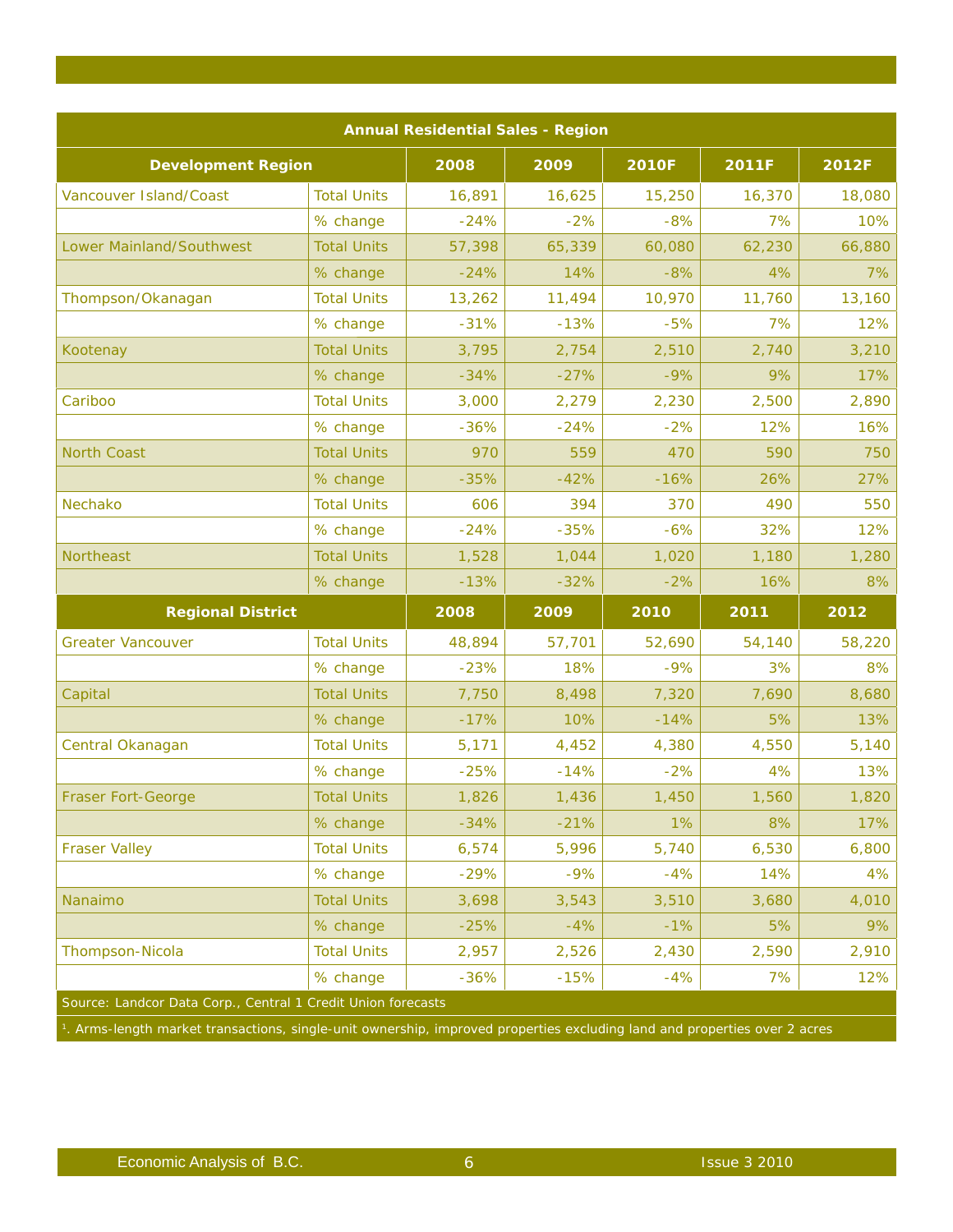| Median Annual Residential Price (\$)                                                                                                    |                    |         |         |              |              |         |  |  |
|-----------------------------------------------------------------------------------------------------------------------------------------|--------------------|---------|---------|--------------|--------------|---------|--|--|
| <b>Development Region</b>                                                                                                               |                    | 2008    | 2009    | <b>2010F</b> | <b>2011F</b> | 2012F   |  |  |
| Vancouver Island/Coast                                                                                                                  | <b>Total Units</b> | 350,000 | 346,000 | 360,000      | 346,000      | 358,000 |  |  |
|                                                                                                                                         | % change           | 11%     | $-1%$   | 4%           | $-4%$        | 3%      |  |  |
| Lower Mainland/Southwest                                                                                                                | <b>Total Units</b> | 405,000 | 410,000 | 439,000      | 420,000      | 435,000 |  |  |
|                                                                                                                                         | % change           | 5%      | 1%      | 7%           | $-4%$        | 4%      |  |  |
| Thompson/Okanagan                                                                                                                       | <b>Total Units</b> | 329,900 | 323,000 | 330,000      | 313,000      | 318,000 |  |  |
|                                                                                                                                         | % change           | 10%     | $-2%$   | 2%           | $-5%$        | 2%      |  |  |
| Kootenay                                                                                                                                | <b>Total Units</b> | 253,000 | 245,000 | 240,000      | 230,000      | 234,000 |  |  |
|                                                                                                                                         | % change           | 23%     | $-3%$   | $-2%$        | $-4%$        | 2%      |  |  |
| Cariboo                                                                                                                                 | <b>Total Units</b> | 178,000 | 185,000 | 181,000      | 175,000      | 180,000 |  |  |
|                                                                                                                                         | % change           | 14%     | 4%      | $-2%$        | $-3%$        | 3%      |  |  |
| <b>North Coast</b>                                                                                                                      | <b>Total Units</b> | 134,000 | 138,700 | 137,000      | 135,000      | 138,000 |  |  |
|                                                                                                                                         | % change           | 26%     | 4%      | $-1%$        | $-1%$        | 2%      |  |  |
| Nechako                                                                                                                                 | <b>Total Units</b> | 129,900 | 145,000 | 138,000      | 136,000      | 140,000 |  |  |
|                                                                                                                                         | % change           | 11%     | 12%     | $-5%$        | $-1%$        | 3%      |  |  |
| <b>Northeast</b>                                                                                                                        | <b>Total Units</b> | 212,000 | 225,000 | 224,000      | 220,000      | 228,000 |  |  |
|                                                                                                                                         | % change           | 11%     | 6%      | $-0\%$       | $-2%$        | 4%      |  |  |
| <b>Regional District</b>                                                                                                                |                    | 2008    | 2009    | <b>2010F</b> | 2011F        | 2012F   |  |  |
| <b>Greater Vancouver</b>                                                                                                                | <b>Total Units</b> | 422,000 | 425,000 | 460,000      | 436,000      | 450,000 |  |  |
|                                                                                                                                         | % change           | 3%      | 1%      | 8%           | $-5%$        | 3%      |  |  |
| Capital                                                                                                                                 | <b>Total Units</b> | 434,000 | 425,000 | 457,000      | 437,000      | 450,000 |  |  |
|                                                                                                                                         | % change           | 6%      | $-2%$   | 8%           | $-4%$        | 3%      |  |  |
| Central Okanagan                                                                                                                        | <b>Total Units</b> | 379,900 | 356,973 | 378,000      | 364,000      | 367,000 |  |  |
|                                                                                                                                         | % change           | 5%      | $-6%$   | 6%           | $-4%$        | 1%      |  |  |
| Fraser Fort-George                                                                                                                      | <b>Total Units</b> | 195,000 | 197,950 | 192,000      | 183,000      | 190,000 |  |  |
|                                                                                                                                         | % change           | 9%      | 2%      | $-3%$        | $-5%$        | 4%      |  |  |
| <b>Fraser Valley</b>                                                                                                                    | <b>Total Units</b> | 310,000 | 300,000 | 320,000      | 310,000      | 320,000 |  |  |
|                                                                                                                                         | % change           | 4%      | $-3%$   | 7%           | $-3%$        | 3%      |  |  |
| Nanaimo                                                                                                                                 | <b>Total Units</b> | 323,714 | 310,000 | 321,000      | 315,000      | 320,000 |  |  |
|                                                                                                                                         | % change           | 10%     | $-4%$   | 4%           | $-2%$        | 2%      |  |  |
| Thompson-Nicola                                                                                                                         | <b>Total Units</b> | 291,000 | 292,500 | 300,000      | 290,000      | 292,000 |  |  |
|                                                                                                                                         | % change           | 16%     | 1%      | 3%           | $-3%$        | 1%      |  |  |
| Source: Landcor Data Corp., Central 1 Credit Union forecasts                                                                            |                    |         |         |              |              |         |  |  |
| <sup>1</sup> . Arms-length market transactions, single-unit ownership, , improved properties excluding land and properties over 2 acres |                    |         |         |              |              |         |  |  |